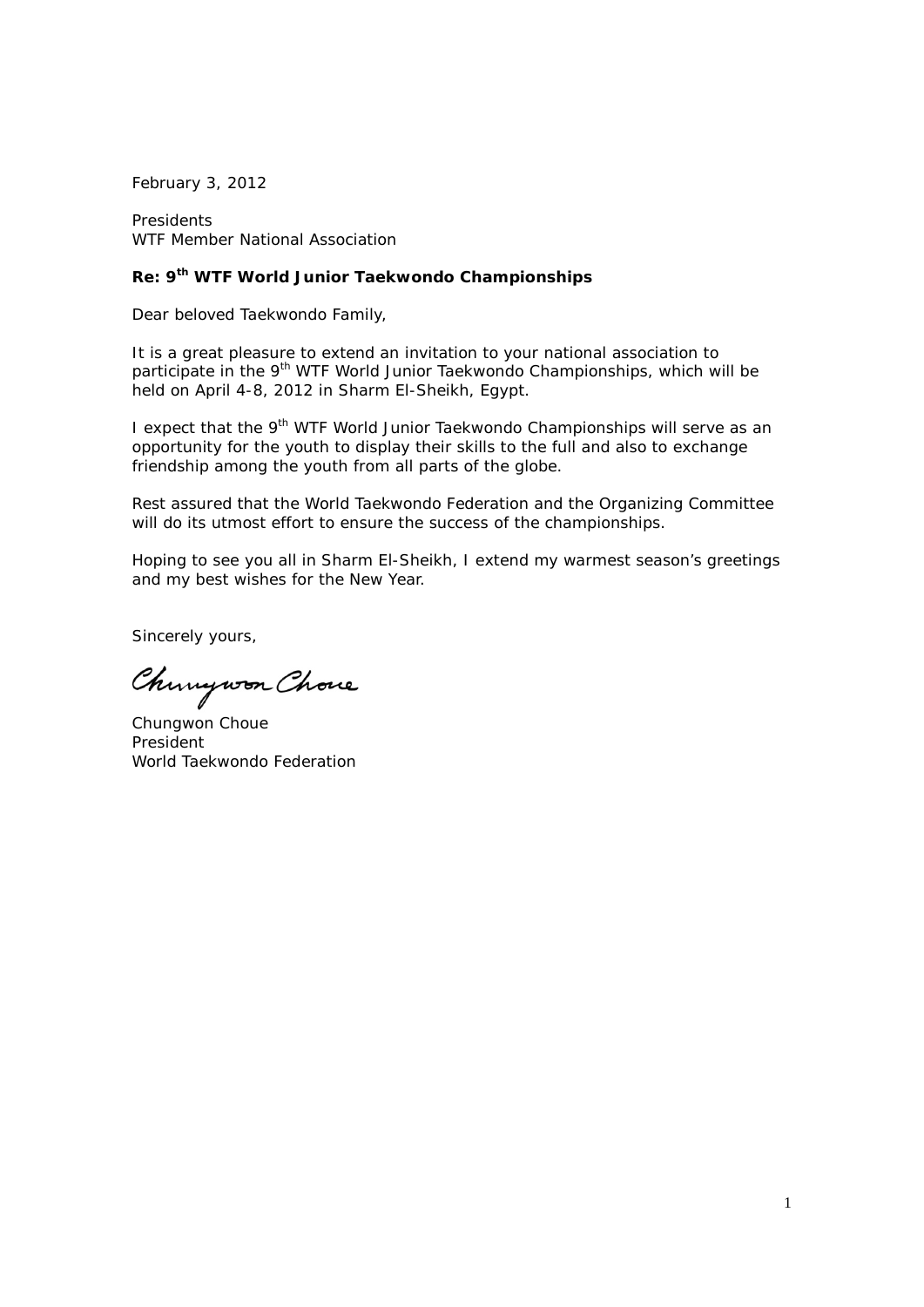## **Message from the President of the Egyptian Taekwondo Federation**

Presidents WTF Member National Association

Dear Colleagues,

In accordance with the instructions of the World Taekwondo Federation, it is with great pleasure to extend an invitation to your estimate association to participate in the **9th WTF World Junior Taekwondo Championships** during the period April 4-8, 2012 in Cairo, Egypt.

I hope that you and your junior athletes will participate in this event to display highest spirit of the Taekwondo to dispatch the Taekwondo peace message all over the world.

We as organizers promise to do our best to provide a high quality championship and we ensure that every participant will win by joining the tournament. Who will not win the medal will win the participation in this distinctive event.

I look forward to seeing you in Cairo, Egypt

Yours faithfully,

**Hussam Norsy** 

Hussam Morsy Kamal President, the Egyptian Taekwondo Federation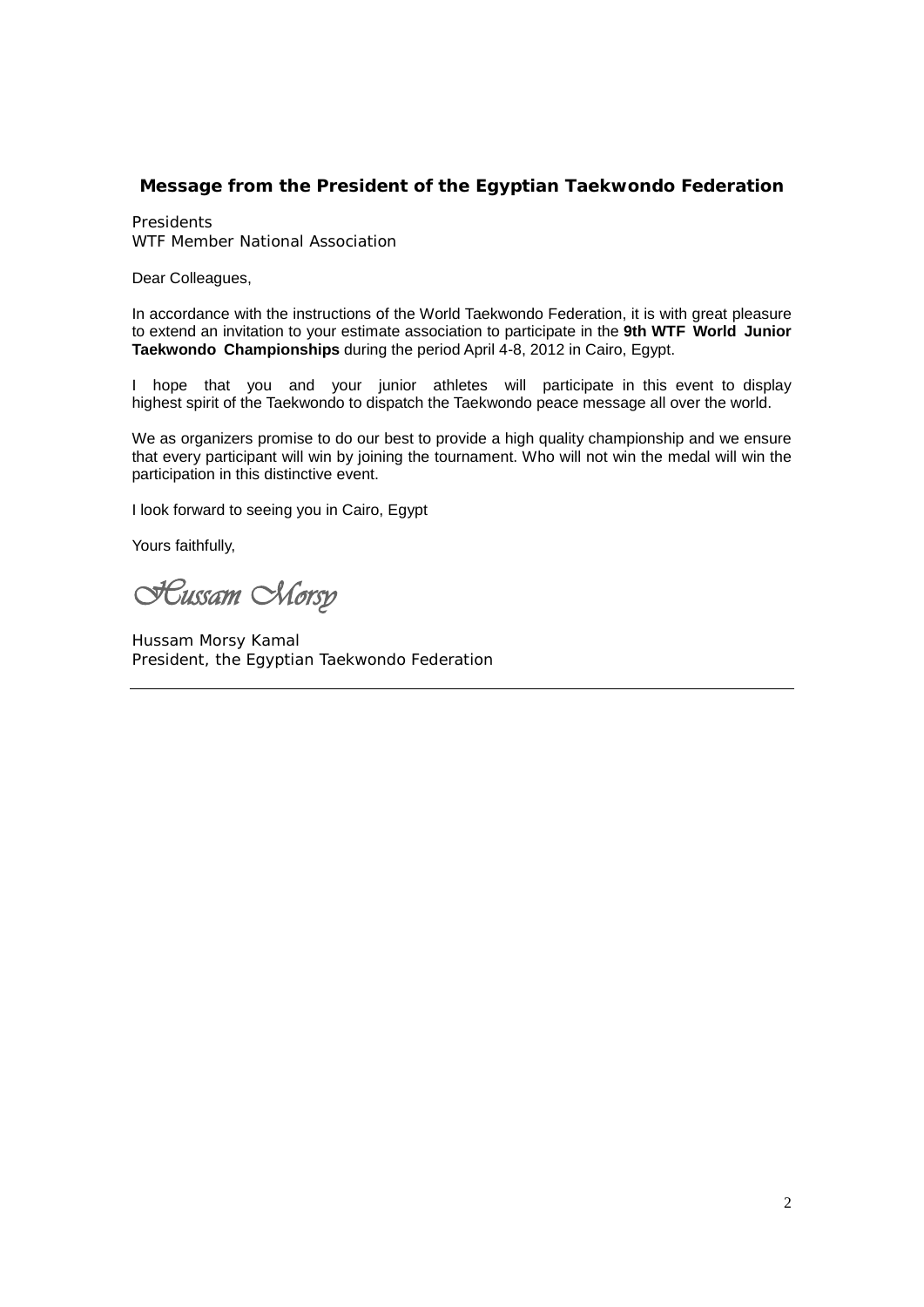## **OUTLINE**

# **9th WTF WORLD JUNIOR TAEKWONDO CHAMPIONSHIPS**

| <b>PROMOTER:</b><br>1.                          | WORLD TAEKWONDO FEDERATION (WTF)                                                                                                                                       |
|-------------------------------------------------|------------------------------------------------------------------------------------------------------------------------------------------------------------------------|
| <b>ADDRESS:</b>                                 | 4 <sup>th</sup> Floor, Joyang Building, 113, Samseong-dong, Gangnam-gu                                                                                                 |
|                                                 | Seoul, Korea 135-090                                                                                                                                                   |
| <b>TELEPHONE:</b>                               | +82.2.556.2505 / 82.2.557.5446                                                                                                                                         |
| FAX:                                            | +82.2.553.4728                                                                                                                                                         |
| <b>E-MAIL:</b>                                  | sport@wtf.org (Sports Division)                                                                                                                                        |
| <b>WEB-SITE:</b>                                | http://www.wtf.org                                                                                                                                                     |
|                                                 |                                                                                                                                                                        |
| 2.<br><b>ORGANIZING MNA:</b>                    | The Egyptian Taekwondo Federation                                                                                                                                      |
| <b>ADDRESS:</b>                                 | Olympic Federations complex - Cairo Stadium, Cairo, Egypt                                                                                                              |
| <b>TELEPHONE:</b>                               | +202 2263 1737                                                                                                                                                         |
| FAX:                                            | +202 2261 7576                                                                                                                                                         |
| <b>E-MAIL:</b>                                  | president@egypt-tkd.org, hkamal@compexit.com                                                                                                                           |
| <b>WEB-SITE:</b>                                | www.egypt-tkd.org                                                                                                                                                      |
|                                                 |                                                                                                                                                                        |
| <b>ORGANIZING COMMITTEE: (President:)</b><br>з. |                                                                                                                                                                        |
| <b>ADDRESS:</b>                                 | Olympic Federations complex - Cairo Stadium, Cairo, Egypt                                                                                                              |
| <b>TELEPHONE:</b>                               | +202 2263 1737                                                                                                                                                         |
| FAX:                                            | +202 2261 7576                                                                                                                                                         |
| <b>E-MAIL:</b>                                  | wtj2012@egypt-tkd.org                                                                                                                                                  |
| <b>WEB-SITE:</b>                                | www.egypt-tkd.org/wtj2012                                                                                                                                              |
|                                                 |                                                                                                                                                                        |
| 4.<br><b>VENUE:</b>                             | <b>Sharm EL Sheikh Covered Hall</b>                                                                                                                                    |
| 5.                                              |                                                                                                                                                                        |
| <b>QUALIFICATIONS</b>                           |                                                                                                                                                                        |
| <b>CRITERION #1:</b>                            | In accordance with Article 4: Qualification of Contestant of the WTF Competition Rules, the contestant must be:<br>Holder of the nationality of the participating team |
| <b>CRITERION #2:</b>                            |                                                                                                                                                                        |
|                                                 | An athlete must be nominated by the pertinent national taekwondo association<br>that is recognised by the World Taekwondo Federation and by their NOC.                 |
| <b>CRITERION #3:</b>                            | Holder of the Kukkiwon Poom or Dan Certificate                                                                                                                         |
|                                                 | (* A copy of the Dan certificate should be enclosed when registering for                                                                                               |
|                                                 | accreditation. In case a contestant has applied for a Kukkiwon Dan certificate but                                                                                     |
|                                                 | has not received it yet, a copy of the Dan application form and the remittance                                                                                         |
|                                                 | certificate sent to the Kukkiwon must be enclosed when registering for                                                                                                 |
|                                                 | accreditation. Please refer to the Kukkiwon Web site (www.kukkiwon.or.kr) for                                                                                          |
|                                                 | more information.)                                                                                                                                                     |
| <b>CRITERION #4:</b>                            | An athlete must be born between 1 January 1995 and 31 December 1998.                                                                                                   |
| <b>CRITERION #5:</b>                            | Holder of the WTF Global Athlete License (GAL)                                                                                                                         |
|                                                 | *** WTF Global Athlete License (GAL) Rules stipulate that all athletes to participate                                                                                  |
|                                                 | in WTF-promoted championships, except World Para-Taekwondo Championships,                                                                                              |
|                                                 | should hold WTF GAL. Please take note that entry registration without GAL no. will                                                                                     |
|                                                 | not be considered as completed. Application for WTF GAL should be made only                                                                                            |
|                                                 | through Member National Association to Mr. Justin Tenbeth, GAL Project Manager<br>in WTF Lausanne Office, at licence@wtf.org.                                          |

## **6. METHOD OF COMPETITION**

Single elimination tournament

## **7. CONTEST TIME**

i. Option 1: 1 minute 30 seconds x 3 rounds with 1 minute break (in the event that the number of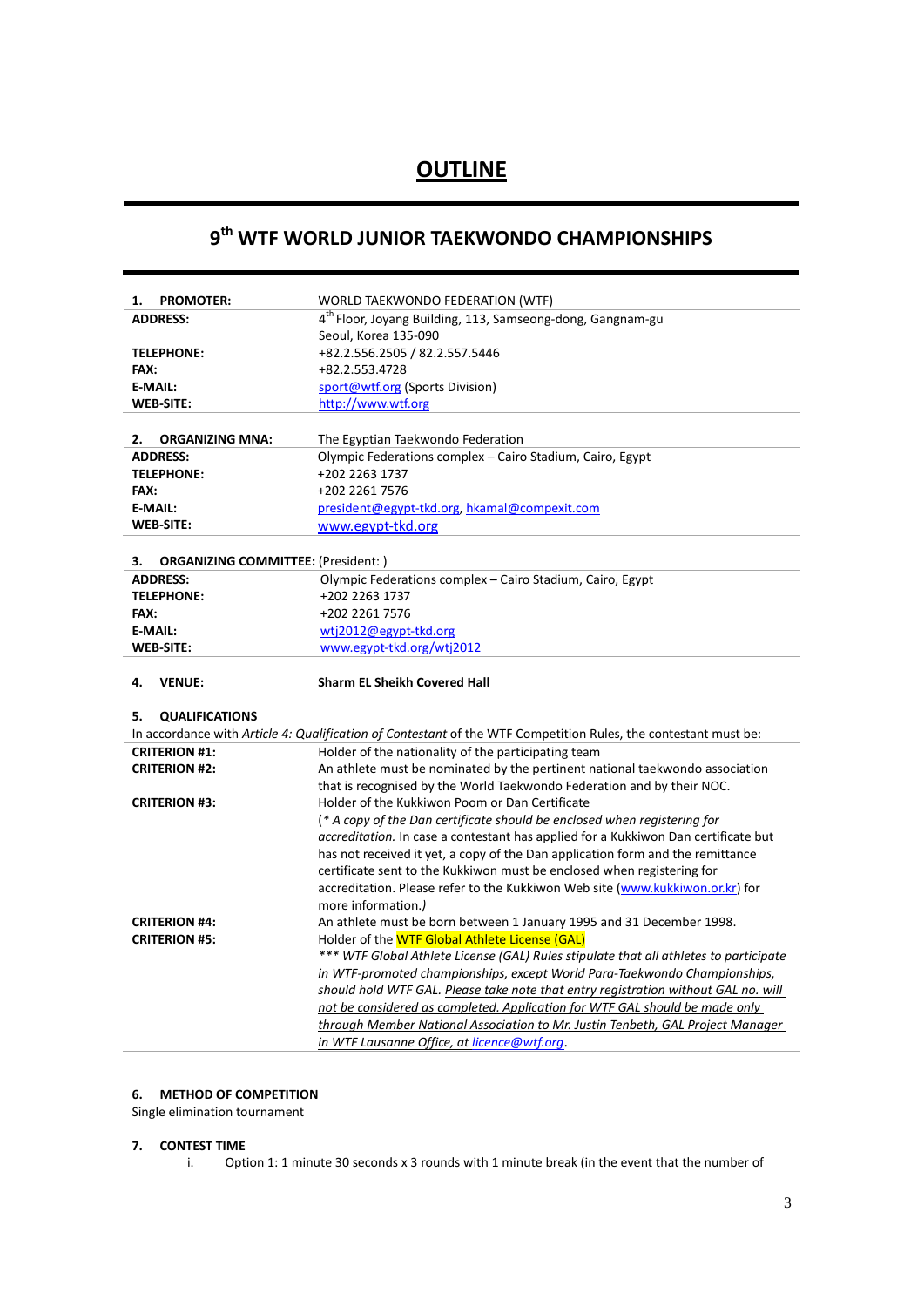participating athletes is overwhelming and exceeds the expected number of athletes) for preliminaries till quarter-finals, and 2 minutes x 3 rounds with 1 minute break for semi-finals and finals.

- ii. Option 2: 2 minutes x 3 round with 1 minute break for all matches
- iii. Final decision will be announced at the head of team meeting after completion of registration.

#### **8. WEIGHT DIVISIONS**

| Men's division |                     |            | Women's division    |  |
|----------------|---------------------|------------|---------------------|--|
| Under 45kg     | Not exceeding 45kg  | Under 42kg | Not exceeding 42 kg |  |
| Under 48kg     | Over 45 kg &        | Under 44kg | Over 42 kg &        |  |
|                | Not exceeding 48 kg |            | Not exceeding 44 kg |  |
| Under 51kg     | Over 48 kg &        | Under 46kg | Over 44 kg &        |  |
|                | Not exceeding 51 kg |            | Not exceeding 46 kg |  |
| Under 55kg     | Over 51 kg &        | Under 49kg | Over 46 kg &        |  |
|                | Not exceeding 55 kg |            | Not exceeding 49 kg |  |
| Under 59kg     | Over 55 kg &        | Under 52kg | Over 49 kg &        |  |
|                | Not exceeding 59 kg |            | Not exceeding 52 kg |  |
| Under 63kg     | Over 59 kg &        | Under 55kg | Over 52 kg &        |  |
|                | Not exceeding 63 kg |            | Not exceeding 55 kg |  |
| Under 68kg     | Over 63 kg &        | Under 59kg | Over 55 kg &        |  |
|                | Not exceeding 68 kg |            | Not exceeding 59 kg |  |
| Under 73kg     | Over 68 kg &        | Under 63kg | Over 59 kg &        |  |
|                | Not exceeding 73 kg |            | Not exceeding 63 kg |  |
| Under 78kg     | Over 73 kg &        | Under 68kg | Over 63 kg &        |  |
|                | Not exceeding 78 kg |            | Not exceeding 68 kg |  |
| Over 78kg      | Over 78 kg          | Over 68kg  | Over 68 kg          |  |

#### **9. CONDITIONS FOR PARTICIPATION**

#### i. Round-trip Airfare and Accommodation

Round trip airfare and and accommodation charges of room and board shall be borne by the participating National Association.

#### ii. Entry Fees

The OC shall collect the entry fees from the participating national teams. The national team shall pay an entry fee to the Organizing Committee by **cash in US\$ only** at the accreditation center(s) in Egypt prior to the start of the Championships. Athletes shall not be allowed to compete without successful payment of entry fee to the Organizing Committee.

Entry fee shall be various according to the timing and situation of the submission of entry. Please read carefully the following guidelines.

- US\$50 per athlete
- Entry forms will be accepted only when the forms are completely filled out with all required information and signed by the President of the pertinent member national association, excluding TUE which can be submitted to the WTF by no later than 21 days before the tournament.
- Entry deadline is **March 10, 2012**.
- US\$200 of penalty per team in addition to individual entry fee of US\$50 per athlete should be paid in case of submission of entry form (entire team or part of the team including athlete and team officials) after March 10, 2012.
- Entry submission after March 10, 2012 will be not accepted under any circumstances.
- The registered athletes or team officials may be replaced without any penalty money until March 10, 2012.
- Entry fee of US\$50 per athlete will not be charged in case of cancellation of participation until March 10, 2012. Entry fee must be paid in case of the cancellation of participating athletes after March 10, 2012 or no-show.
- Athletes: Member national association can submit entry for maximum 10 male and 10 female athletes, and no additional athletes are accepted. No reserve athlete is accepted. No entry will be accepted or modified during on-spot registration.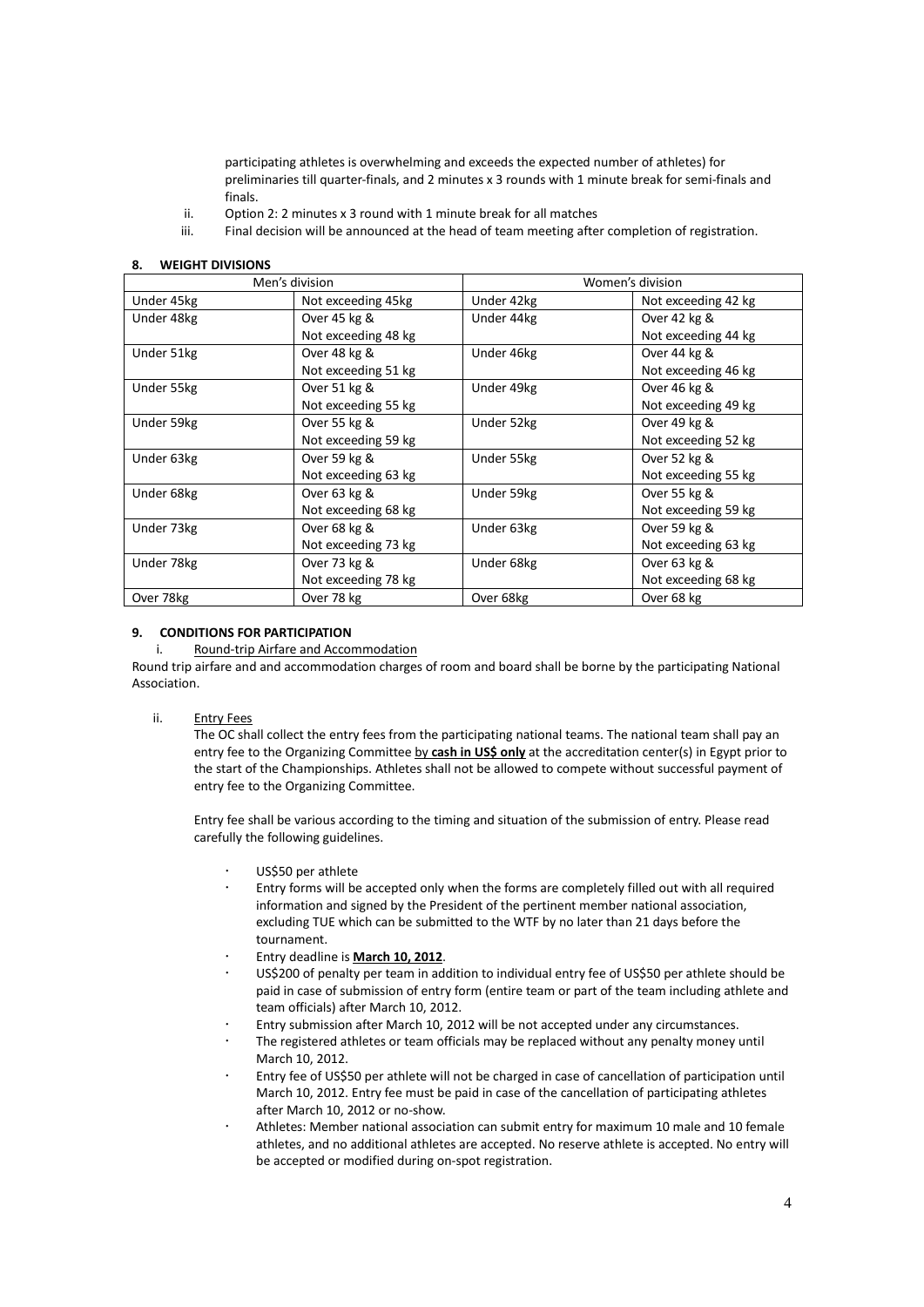Team officials: Member national association can submit entry for maximum one (1) Head of team per country, three (3) national federation officials per country, one (1) manager per team, two (2) coaches per team, one (1) team doctor per team, one (1) trainer per team. In case of exceeding this number, US\$100 will be charged per person before issuance of the accreditation card. US\$100 will be charged per team official in case of on-spot registration without prior entry submission until March 10, 2012.

#### **iii. Entry Registration**

*Entry will be accepted only by online at the OC's online registration sit[e http://egypt](http://egypt-tkd.org/wjtc/registration/index.php)[tkd.org/wjtc/registration/index.php](http://egypt-tkd.org/wjtc/registration/index.php) that will be available from February 10, 2012 through March 10, 2012.*

#### iv. Ground transportation

Ground transportation will be provided for national teams on arrival and departure, provided that the Organizing Committee has been informed of the date, time, and flight schedule of the national team at the latest by **the designated deadline (March 10, 2012).** The Organizing Committee will also provide ground transportation to and from all Official hotels, training venue and the venue provided that the national teams stay at the Official hotels.

#### **10. CLASSIFICATION OF RESULTS**

i. Individual Awards

Medals will be awarded to the top four athletes in the respective classifications and weight divisions of the pertinent championships:

| $1st$ PLACE:           | <b>GOLD MEDAL &amp; CERTIFICATE</b> |
|------------------------|-------------------------------------|
| $2nd$ PLACE:           | SILVER MEDAL & CERTIFICATE          |
| $3^{\text{rd}}$ PLACE: | BRONZE MEDAL & CERTIFICATE          |
| $3^{\text{rd}}$ PLACE: | BRONZE MEDAL & CERTIFICATE          |

#### ii. Team Awards

Based on the point system below, the top five (5) teams of the Men's division and the top five (5) teams of the Women's division will receive trophies:

| <b>RATIONALE</b>                                       | <b>NO. OF POINTS AWARDED</b>                                                                                                                                 |
|--------------------------------------------------------|--------------------------------------------------------------------------------------------------------------------------------------------------------------|
| For every contestant who passed the official weigh-in: |                                                                                                                                                              |
| For every win (including byes):                        |                                                                                                                                                              |
| For every Gold Medal:                                  |                                                                                                                                                              |
| For every Silver Medal:                                |                                                                                                                                                              |
| For every Bronze Medal:                                |                                                                                                                                                              |
|                                                        | Other critics and so the $\theta$ candidates the print print $\theta$ (and in positive print of $\theta$ and $\theta$ and $\theta$ and $\theta$ and $\theta$ |

Other prizes, such as the "Good Fighting Spirit Prize", "Active Participation Prize", MVPs and Best Referees and Best Coaches may be awarded to selected teams and individuals.

#### **11. TEAM ENTRIES PER COUNTRY (MAXIMUM 31 MEMBERS)**

| <b>POSITION</b>      | <b>MAX. NO. OF MEMBERS</b> | <b>MAX. NO. OF MEMBERS</b> |  |
|----------------------|----------------------------|----------------------------|--|
|                      | <b>MALE</b>                | <b>FEMALE</b>              |  |
| <b>HEAD OF TEAM:</b> |                            |                            |  |
| MANAGER:             |                            |                            |  |
| COACH:               |                            |                            |  |
| TRAINER:             |                            |                            |  |
| TEAM DOCTOR:         |                            |                            |  |
| CONTESTANTS:         | 10                         | 10                         |  |

#### **12. INTERNATIONAL REFEREES**

The WTF will appoint total ninety (90) International Referees. The appointed international referees shall officiate at the 9<sup>th</sup> WTF World Junior Taekwondo Championships. The following conditions shall apply:

- i. International Referees are required to pay for their own roundtrip airfares.
- ii. The Organizing Committee shall pay for the expenses for nine (9) nights' stay of room and board. **Checkin: March 31 (Saturday) / Check-out: April 9 (Friday)**
- iii. The Organizing Committee shall pay a per diem of US\$100 to the selected International Referees for competition period (total five days; US\$500 per referee).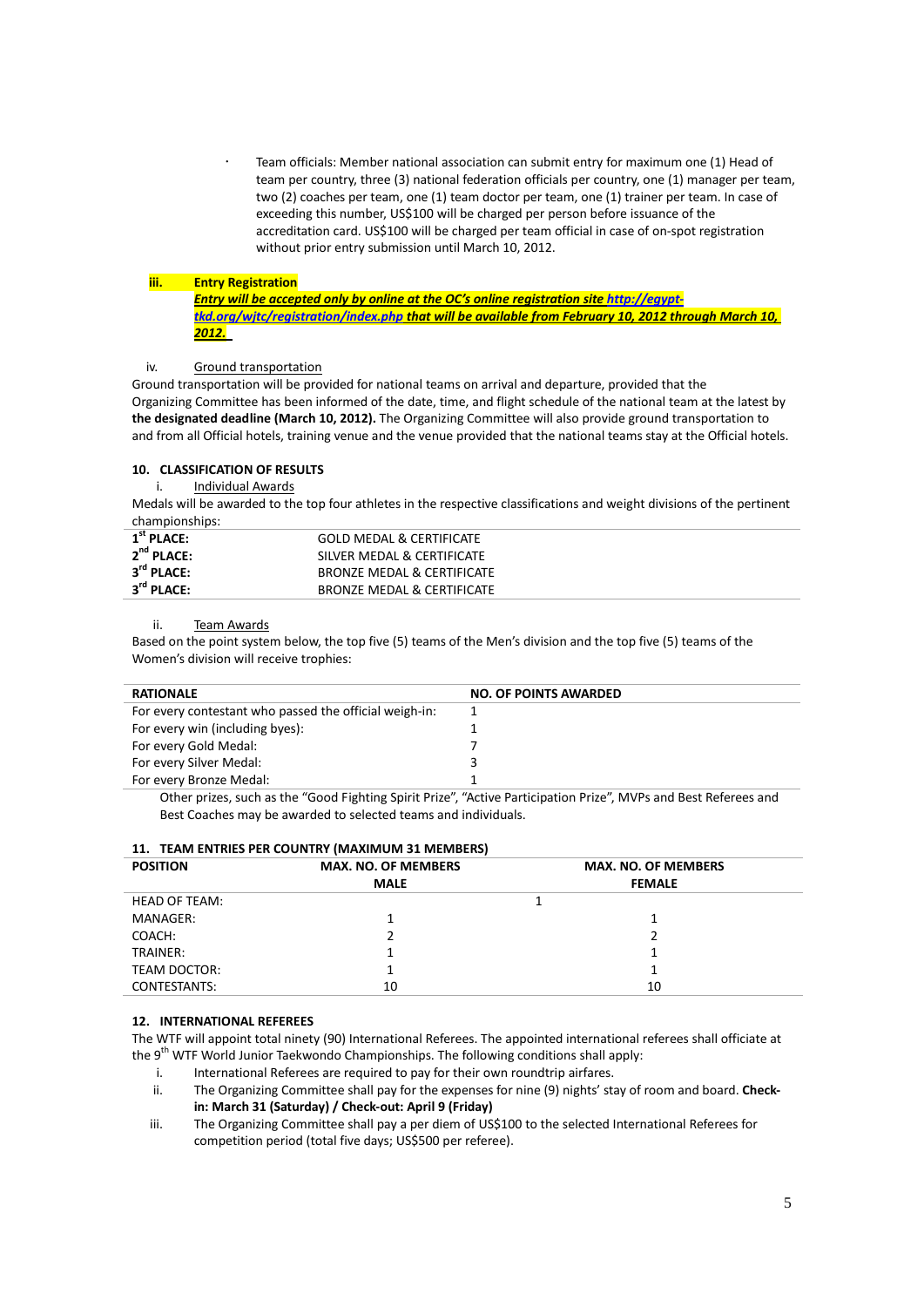#### **13. TECHNICAL DELEGATE AND COMPETITION SUPERVISORY BOARD**

The WTF will appoint one (1) Technical Delegate and four (4) members of the Competition Supervisory Board who shall oversee 9<sup>th</sup> WTF World Junior Taekwondo Championships. The following conditions shall apply:

- i. The Organizing Committee shall pay for the expenses of room and board for the Technical Delegate (ten (10) nights' stay of room and board. **Check-in: March 30 (Friday) / Check-out: April 9 (Friday)** and the Competition Supervisory Board members (eight (8) nights' stay of room and board. **Check-in: April 1 (Sunday) / check-out: April 9 (Friday)**.
- ii. The Organizing Committee shall pay a per diem of US\$100 to the Technical Delegate and the members of the Competition Supervisory Board for competition period (total five days; US\$500 per person).

#### **14. WTF-RECOGNIZED TAEKWONDO UNIFORM (***DOBOK***) AND PROTECTIVE EQUIPMENT**

- i. Participating contestants are required to wear WTF-recognized doboks and WTF-recognized protective equipment. The latest version of WTF-recognized manufacturers' list is available at the website of WTF [\(http://www.wtf.org/wtf\\_eng/site/about\\_wtf/recognized.html\)](http://www.wtf.org/wtf_eng/site/about_wtf/recognized.html).
- ii. The Organizing Committee will provide Protector and Scoring System (PSS) the participating contestants. Participating contestants are required to bring their own groin guards, mouthpieces, gloves, sensing socks and shin and forearm guards for their personal use.
- iii. Before entering the field of play, all contestants will proceed to the inspection desk for inspection of their doboks and protective equipment. Any contestant who wears unofficial doboks or protective equipment will not be permitted to compete. Organizing Committee shall prepare white masking tapes to cover up any kind of identification of the manufacturers not recognized by the WTF.
- iv. Protector and Scoring System will be used for the 9<sup>th</sup> WTF World Junior Taekwondo Championships.

### **15. IDENTIFIATION OF NOC CODE AND MANUFACTURER**

- i. National flag shall be located between 3cm and 3.4cm below the right shoulder line of upper garment.
- ii. NOC Code is a three-letter National Olympic Committee abbreviation, and it shall be printed at the back in black and centred at 5cm or higher from the bottom line of the upper garment within the size of 30cm width x 12cm height. The font of the letters shall be in bold "Verdana".
- iii. Manufacturer's identification (name, designation trademark, logo or any distinctive sign of the manufacturer) shall be located one per garment within 20 $\text{cm}^2$  except at the location of the WTF logo.

## **16. MEDICAL CONTROL**

- i. The WTF Anti-Doping Rules, and where necessary the Code of the World Anti-Doping Agency, shall apply throughout the competitions.
- ii. Compulsory anti-doping tests will be carried out for all finalists, while random tests will be conducted to one of the semi-finalists who failed to advance to the final. The WTF and/or WADA may carry out random out-of-competition testing prior to the championships. Therefore, all participating contestants are required to submit their latest and most accurate Athlete Location Forms.
- iii. TUE (Therapeutic Use Exemption)

Athletes who take any substance or medicine listed in the "Prohibited List" of the WTF Anti-Doping Rules and Anti-Doping Code of World Anti-Doping Agency (WADA) are requested to visit the website of WADA and make online filing of their TUE applications on ADAM[S http://www.wada-ama.org/en/ADAMS/](http://www.wada-ama.org/en/ADAMS/) and report to the WTF Sports Division at [sport@wtf.org](mailto:sport@wtf.org) by no later than March 4, 2012. For more details, please see the following page of the WTF website:

http://www.wtf.org/wtf\_eng/site/anti\_doping/06\_therapeutic\_use\_exemptions.html

For ADAMS login, please contact National Anti-Doping Organization (NADO) in your country or WTF Sports Division a[t sport@wtf.org.](mailto:sport@wtf.org)

## **17. HEAD OF TEAM MEETING & DRAWING OF LOTS SESSION**

- i. The head of team meeting and the drawing of lots session shall be conducted two (2) days prior to the start of the championships that is April 2, 2012, in the presence of the WTF officials and the representatives of the participating nations.
- ii. The method and order of the draw may be changed depending on the decision of the Technical Delegate.
- iii. Depending on the decision of the Technical Delegate, WTF officials or Organizing Committee volunteers could be designated to draw lots on behalf of the officials of the participating nations who are not present at the time of the lot drawing session.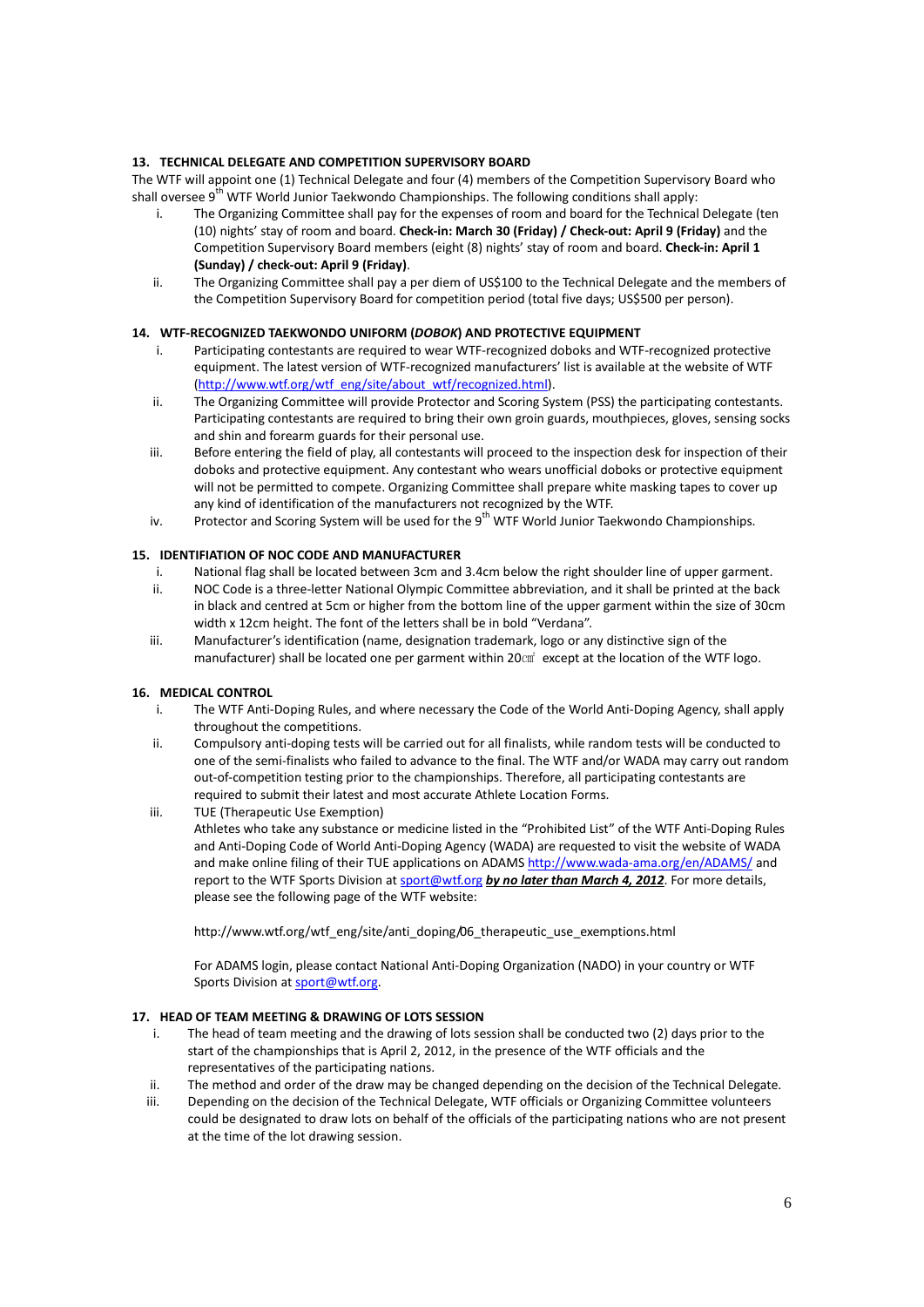#### **18. WEIGH-IN**

- i. Weigh-in of the contestants shall be completed one day before their scheduled competition day.
- ii. During the weigh-in, male contestants shall wear underpants and female contestants shall wear underpants and brassieres. However, contestants may weigh-in in the nude if they want to do so.

#### **19. INDEMNITIES**

- i. The respective national taekwondo associations shall be responsible for ensuring that their participants have validly completed and signed the official participation forms, thus indemnifying the organizers, its officials and other contestants from any claims of injuries, losses, fatalities or otherwise arising in the course of participation in this championships or any activities thereto.
- ii. The respective national taekwondo associations shall be responsible for ensuring that all officials and participants are covered with effective insurance coverage.
- iii. Participants without proper participation entry forms and effective insurance coverage will not be allowed to compete at the championships.
- iv. The Organizing Committee will acquire general insurance, at its own expenses, for all participants of the tournament, including but not limited to contestants and staffs, in the event of any injury and/or damages that may arise during the course of the championships.

#### **20. NATIONAL FLAG AND ANTHEM**

Every participating national taekwondo association is required to bring along the following items for use at the Opening and/or Closing ceremonies:

- i. Two (2) IOC-recognized national flags
- Size: 90cm x 130cm
- ii. CD or DVD of the pertinent IOC-recognized national anthem

#### **21. ACCOMMODATION**

The participating teams are required to fill out the hotel reservation form through online registration system by **no later than March 10, 2010**.

#### **22. VISA INFORMATION**

Please carefully look at the visa information at the last section of this invitation packet.

#### **23. ATHLETE REPLACEMENT**

In the event that the registered athletes should be replaced with another due to injuries, the Member National Association can officially request to the WTF for the replacement by **no later than March 31, 2010** by submitting 'Late athlete replace form' together with certification from the medical doctor t[o sport@wtf.org](mailto:sport@wtf.org) with attention to WTF Secretary General. The decision on the acceptance will be made after evaluation of the submitted documents.